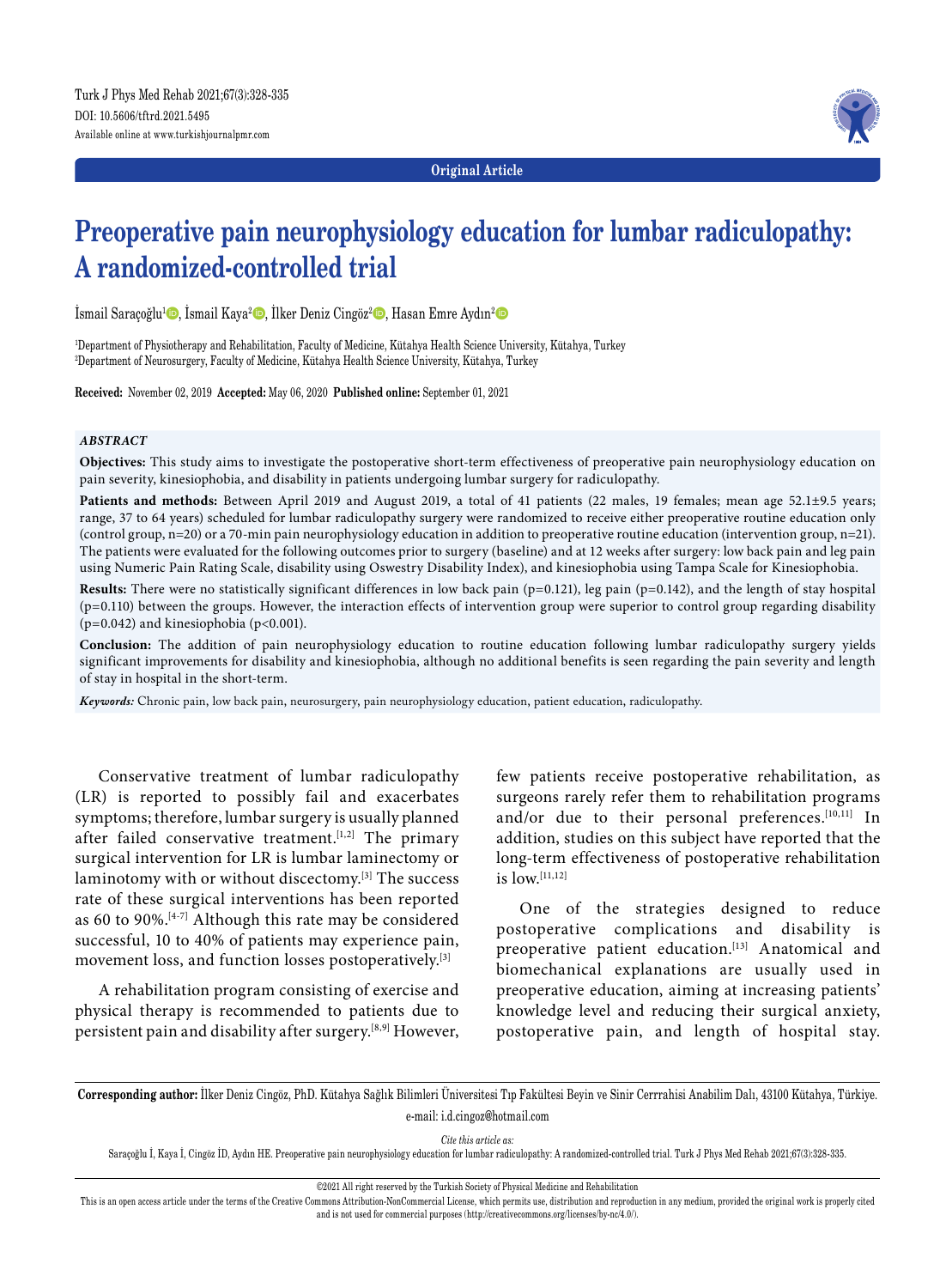However, systematic reviews conducted to examine the effectiveness of these education methods revealed that they had no additional effects on patients undergoing surgery.[14]

Pain Neurophysiology Education (PNE) is frequently used in chronic pain patients and has been shown to be effective in chronic pain disorders and recently been applied in preoperative patient education, as well.<sup>[15,16]</sup> Instead of anatomical and biomedical explanations, PNE includes explanations of the biological and neurophysiological processes related to the painful situations in which patients find themselves.[15] To date, few studies.[17-19] have been conducted on the effectiveness of preoperative education in patients undergoing lumbar surgery and current reports suggest that PNE may be effective in reducing pain and improving physical function. Besides, the addition of a single PNE session prior to surgery for LR results in significant healthcare savings over three years.[18] However, previous studies are unable to explore the effectiveness a PNE session on the length of stay after surgery. Besides, there is no PNE study in patients undergoing lumbar surgery in Turkey.

In the present study, we aimed to investigate the postoperative short-term effectiveness of preoperative PNE on pain severity, disability, kinesiophobia, and the length of stay in patients undergoing surgery for LR.

# **PATIENTS AND METHODS**

This study was designed as a single-blind, prospective, randomized-controlled study. The study was conducted at Neurosurgery Department of Faculty of Medicine, Kütahya Health Science University between April 2019 and August 2019. A written informed consent was obtained from each patient. The study protocol was approved by the Faculty of Medicine, Kütahya Health Science University Clinical Research Ethics Committee (No. 2019-19/3). The study was conducted in accordance with the principles of the Declaration of Helsinki.

Lumbar radiculopathy surgery was decided by the surgeons for patients who were admitted to neurosurgery department with low back pain. Surgery was planned at the discretion of the surgeons, and the operation date was planned by the assistants and administrative and procedural information was provided to each patient. Meanwhile, all patients were informed and invited to participate in this study exploring the effects of two preoperative education programs.

Patients diagnosed with LR who were scheduled for surgery were included in this study. Inclusion criteria were as follows: age >18 years or <65 years; being scheduled for LR surgery; and willingness to participate in the study and comply with the prespecified follow-up visits. Exclusion criteria were as follows: being scheduled for surgery other than LR; being scheduled for instrumental lumbar surgery (spinal fusion, arthroplasty, etc.); illiteracy in Turkish language; and presence of chronic pain-related conditions (fibromyalgia, chronic fatigue syndrome, etc.).

A total of 63 patients were screened for eligibility and, after exclusions, 44 agreed to participate and were enrolled in the study. Of the initial group of 44 patients (22 assigned to the intervention group, 22 assigned to the control group), three participants were excluded from the study, as they did not comply with their follow-ups, and the study was completed with 41 patients (22 males, 19 females; mean age  $52.1\pm9.5$  years; range, 37 to 64 years) at the end of 12 weeks of follow-up. The study flow chart is shown in Figure 1.

Concealed randomization was performed using computer-generated numbers. All patients were given an envelope, which randomly assigned them to either routine education (control group, n=20) or PNE in addition to routine education (intervention group, n=21). The envelopes contained identical information except that patients in the intervention group were asked to schedule a 70-min PNE session with physician to deliver preoperative PNE session. The patients in the intervention group were told that this was the usual practice of surgeons. The surgeons and their assistants were blinded to the group allocation.

#### **Interventions**

The patients in the control group (n=20) received standard preoperative education from their surgeons. This standard education covers information about lumbar anatomy, surgical procedure, risks associated with surgery, general hospital procedures, and length of hospital stay, daily life activities, and physical activity after surgery.

The patients in the intervention group (n=21) received a 70-min PNE session in addition to standard preoperative education. The development and content of PNE has been published elsewhere.[18,19] In PNE, the patient is educated about the neurophysiology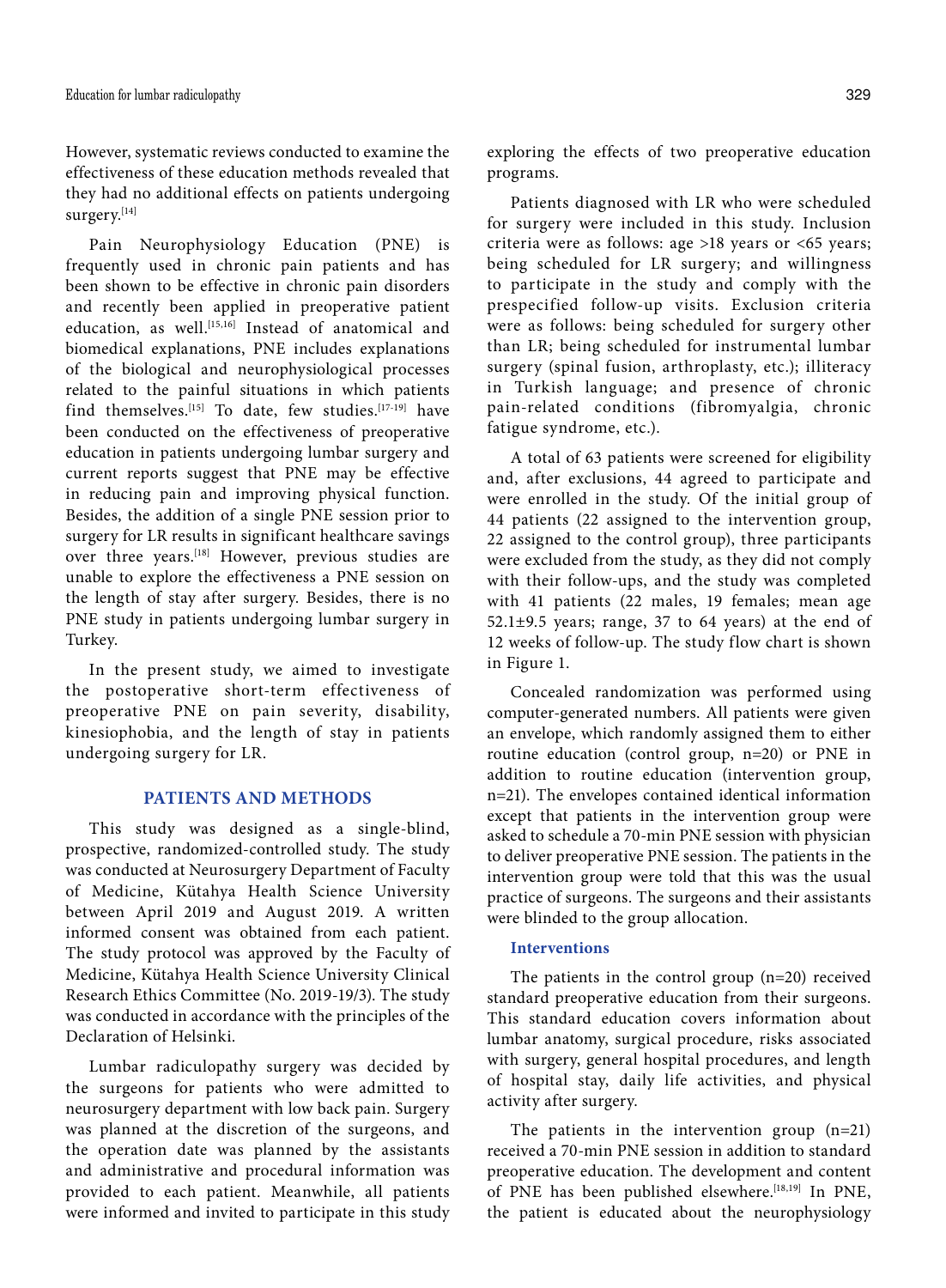

**Figure 1.** CONSORT flow diagram.

of pain, central sensitization, surgical experiences and environmental issues effects on nerve sensitivity, calming the nervous system, recover after surgery and the role of aerobic exercise to improve disability and pain.[15,18,19] The PNE sessions were conducted by an experienced physician certified in PNE in face-to-face, one-on-one sessions lasting 70 min. Metaphors, anecdotes, and pictures were used in PNE sessions.

# **Outcomes**

#### *Pain severity*

Numeric Pain Rating Scale (NPRS) was used to assess the participants' pain levels. Clinimetric characteristics of the NPRS are adequately established<sup>[20]</sup> and the test–retest reliability of the scale was found to be high ( $r=0.82$ ) in patients with chronic pain.<sup>[21]</sup> In the NPRS, patients are asked to verbally rate the severity of their pain on a scale from 0 to 10.

#### *Disability*

The participants' level of disability was evaluated using the Turkish adaptation of the Oswestry Disability Index (ODI), which was developed by Fairbank et al.<sup>[22]</sup> The scale comprises 10 items, each with six options worth 0 to 5 points. For each item, participants are asked to mark the option that best describes their current condition. A high total score indicates severe disability.<sup>[23]</sup> Intertester reliability of the ODI was very high (intraclass correlation  $coefficient = 0.938$ ) and test-retest reliability was also high (intraclass correlation coefficient =  $0.918$ ).<sup>[23]</sup>

## *Kinesiophobia*

The Tampa Scale for Kinesiophobia (TSK) was used for the assessment of kinesiophobia. The TSK is a 17-item questionnaire developed to measure the fear of movement/re-injury. The scale includes injury/re-injury and fear-avoidance parameters in work-related activities. The items are rated on a 4-point Likert-type scale (1=definitely disagree, 4=completely agree) and the total score is between 17 and 68 points. Higher total score indicates higher level of kinesiophobia.[24] Test-retest reliability of the Turkish version of the TSK was found to be excellent (intraclass correlation coefficient =  $0.867$ ).<sup>[24]</sup>

## **Statistical analysis**

The sample size calculation was performed using the G\*Power version 3.1.9.2 software (Heinrich-Heine-Universität Düsseldorf, Düsseldorf, Germany), based on a moderate effect size (0.25) for low back pain intensity values in the study of Louw et al.<sup>[19]</sup> Given the three measurements in the two groups, correction of sphericity was determined as 0.5. For statistical power of 0.80 and an alpha (α) level of 0.05, a sample size of 38 patients (19 participants in each group) was required. The enrolment goal was set at 44 participants to account for possible dropout (15%).

Statistical analysis was performed using the IBM SPSS version 20.0 software (IBM Corp., Armonk, NY, USA). Continuous variables were expressed in mean ± standard deviation (SD) or median (min-max), while categorical variables were expressed in number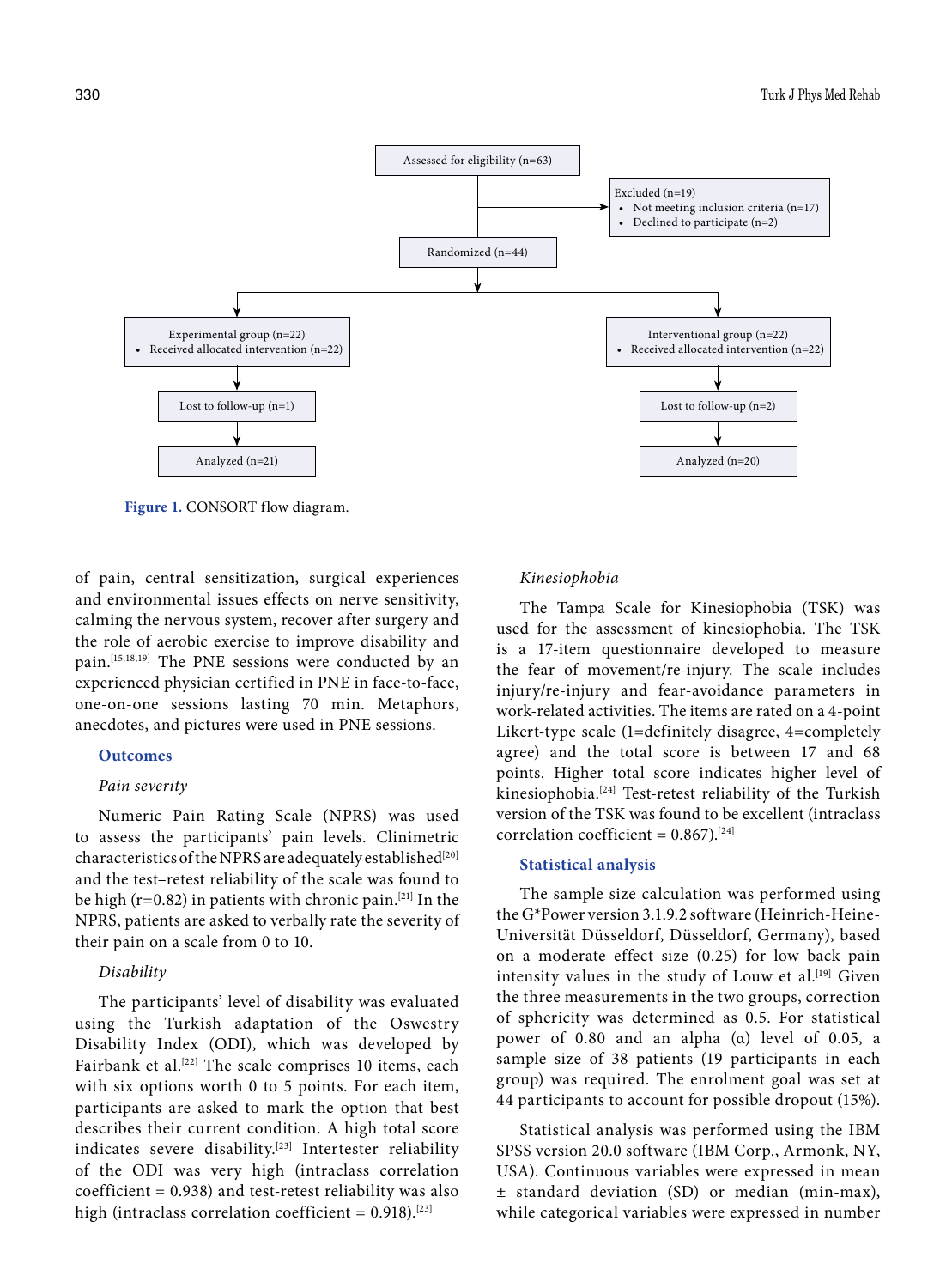and frequency. All variables were assessed for normal distribution using the Kolmogorov–Smirnov or Shapiro-Wilk test. The continuous data of the intervention and control groups were compared using independent samples t-test. The chi-square test was used to compare the categorical data of two groups. Internal consistency of the ODI and TSK for the first assessment was evaluated using the Cronbach's α. The Cronbach's α values of more than 0.75 indicate good reliability, while those less than 0.75 indicate poor-to-moderate reliability.[25]

The length of stay in hospital was compared between the groups by using the t-test. To detect differences between the groups, 2 (group: intervention and control)  $\times 2$  (time: baseline and  $12<sup>th</sup>$  week) analysis of variances on different outcome measures (leg pain, back pain, ODI and TKS) was conducted. If interactions between the group and time were observed, the main effects using a Bonferroni correction were used. A *p* value of <0.05 was considered statistically significant. If no interaction was observed, then the main effects were analyzed. Partial eta-squared (η2) calculated by the SPSS was used to gauge the effect size. The η2 values less than 0.01 indicate a small effect size, 0.06 indicates a medium effect size, and values over 0.14 indicate a large effect size.<sup>[26]</sup>

### **RESULTS**

A total of 41 patients underwent lumbar surgery. The mean age was 52.7±9.6 years in the intervention group and 51.4±9.2 years in the control group. No significant differences were observed between the groups in terms of age (p=0.661), height (p=0.802), body weight ( $p=0.428$ ), body mass index ( $p=0.522$ ), duration of pain ( $p=0.571$ ), sex ( $p=0.867$ ), and education status (p=0.992). Demographic characteristics of the patients are shown in Table 1. In addition, both groups had similar baseline scores for pain intensity, disability, and kinesiophobia (Table 2).

Although the main effects for time were statistically significant for NPRS leg pain (p<0.001) and low back pain (p<0.001), there were no significant interactions for NPRS leg pain (p=0.142) and low back pain (p=0.121). The ODI for both groups showed good internal consistency with a Cronbach's α value of 0.802. Examination of differences in the mean ODI scores between the treatment and control groups showed that group ( $p=0.001$ ), time ( $p<0.001$ ), and interaction effects (p=0.042) were statistically significant. The intervention group showed statistically higher improvements than the control group for disability (inter-group difference=3.75±1.78; 95% CI: 0.10 to 7.36; p=0.042). A large effect size was found  $(\eta$ 2=0.407). Similarly, The TSK for both groups showed good internal consistency with Cronbach's α value of 0.768. Besides, the analysis of differences in the mean TSK scores revealed statistically significant group (p<0.001), time (p<0.001), and interaction effects (p<0.001). The intervention group showed statistically higher improvements than the control group in terms of kinesiophobia (inter-group difference=5.6±1.1; 95% CI: 3.37 to 7.89; p<0.001) (Table 3). A large effect size was detected  $(\eta_2=0.376)$ . Additionally, there

| <b>TABLE 1</b><br>Demographic characteristics of patients                                                                      |                             |      |                  |                               |      |                 |          |  |
|--------------------------------------------------------------------------------------------------------------------------------|-----------------------------|------|------------------|-------------------------------|------|-----------------|----------|--|
|                                                                                                                                | Experimental group $(n=21)$ |      |                  | Interventional group $(n=20)$ |      |                 |          |  |
|                                                                                                                                | n                           | $\%$ | $Mean \pm SD$    | n                             | $\%$ | $Mean \pm SD$   | p        |  |
| Age (year)                                                                                                                     |                             |      | $52.7 \pm 9.6$   |                               |      | $51.4 \pm 9.2$  | $0.661*$ |  |
| Height (cm)                                                                                                                    |                             |      | $169.2 \pm 11.4$ |                               |      | $168.4 \pm 8.6$ | $0.802*$ |  |
| Weight (kg)                                                                                                                    |                             |      | 78.6±11.2        |                               |      | $75.8 \pm 11.6$ | $0.428*$ |  |
| BMI (kg/m <sup>2</sup> )                                                                                                       |                             |      | $27.5 \pm 5.3$   |                               |      | $26.6 \pm 2.6$  | $0.522*$ |  |
| Duration of pain (month)                                                                                                       |                             |      | $37.5 \pm 16.6$  |                               |      | $34.6 \pm 15.4$ | $0.571*$ |  |
| Sex                                                                                                                            |                             |      |                  |                               |      |                 | 0.867†   |  |
| Female                                                                                                                         | 10                          | 47.6 |                  | 9                             | 45.0 |                 |          |  |
| Male                                                                                                                           | 11                          | 52.4 |                  | 11                            | 55.0 |                 |          |  |
| Education                                                                                                                      |                             |      |                  |                               |      |                 | 0.992†   |  |
| Primary school                                                                                                                 | 13                          | 61.9 |                  | 12                            | 60   |                 |          |  |
| High school                                                                                                                    | 6                           | 28.6 |                  | 6                             | 30   |                 |          |  |
| University                                                                                                                     | $\overline{c}$              | 9.5  |                  | 2                             | 10   |                 |          |  |
| SD: Standard deviation; n: Numbers of participants; * Significance level for t-test, † Significance level for chi-square test. |                             |      |                  |                               |      |                 |          |  |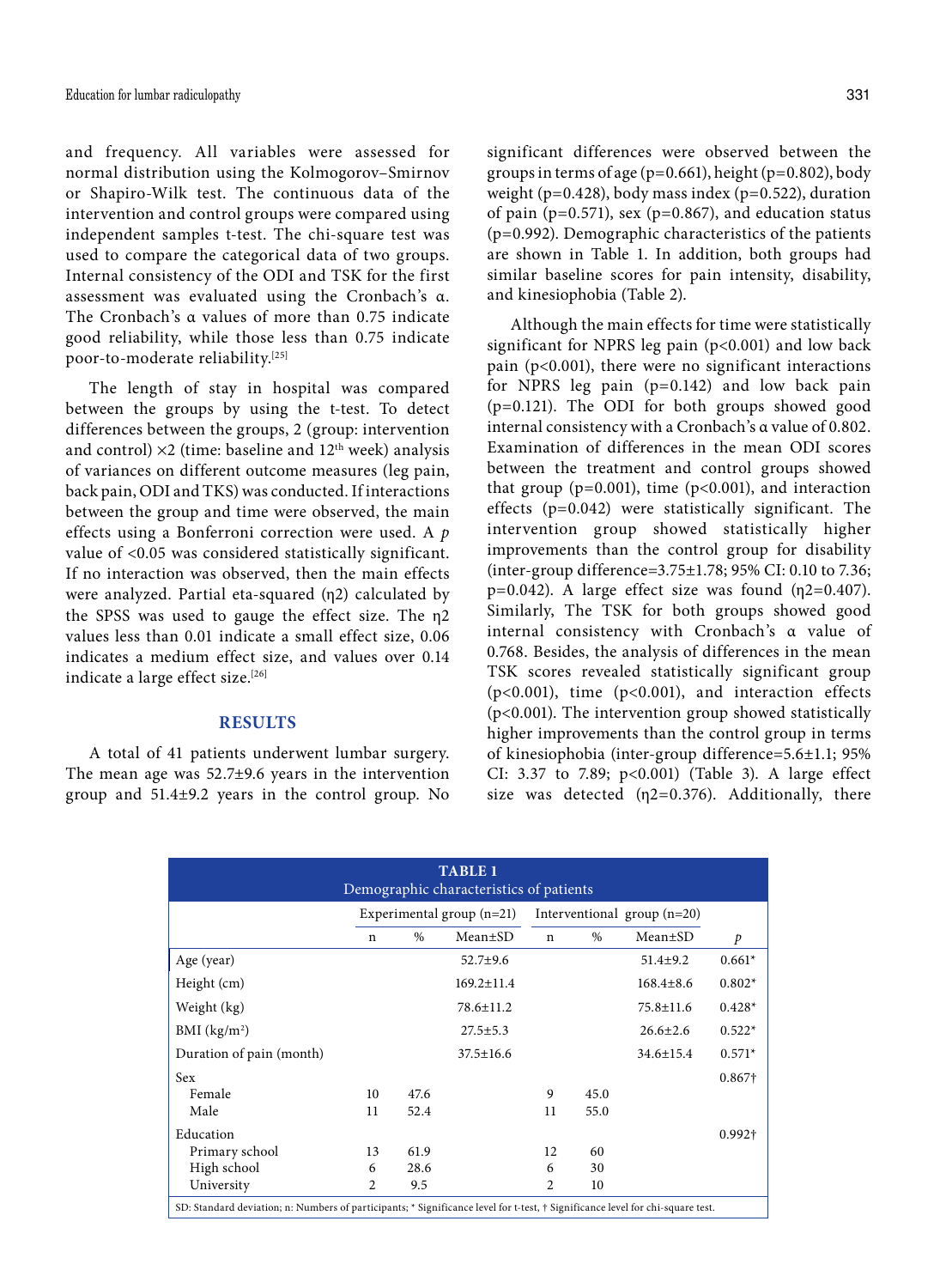| <b>TABLE 2</b><br>Outcome measures at baseline |                                                                                                                                                                                                                       |                               |       |  |  |  |
|------------------------------------------------|-----------------------------------------------------------------------------------------------------------------------------------------------------------------------------------------------------------------------|-------------------------------|-------|--|--|--|
|                                                | Experimental group $(n=21)$                                                                                                                                                                                           | Interventional group $(n=20)$ |       |  |  |  |
|                                                | Mean±SD                                                                                                                                                                                                               | Mean±SD                       | p     |  |  |  |
| Leg pain (NPRS 0-10)                           | $7.2 \pm 1.4$                                                                                                                                                                                                         | $7.4 \pm 1.5$                 | 0.605 |  |  |  |
| Back pain (NPRS 0-10)                          | $7.9 \pm 1.8$                                                                                                                                                                                                         | $8.2 \pm 1.3$                 | 0.471 |  |  |  |
| $ODI (0-100)$                                  | $43.5 \pm 8.2$                                                                                                                                                                                                        | $43.0 \pm 4.0$                | 0.806 |  |  |  |
| TKS (17-68)                                    | $41.5 \pm 3.9$                                                                                                                                                                                                        | $42.8 \pm 3.0$                | 0.238 |  |  |  |
|                                                | SD: Standard deviation; n: Numbers of participants; NPRS: Numeric pain rating scale; BPS: Back performance scale; ODI: Oswestry<br>disabiliy index; TKS: Tampa kinesiophobia scale; p: Significance level for t-test. |                               |       |  |  |  |

| <b>TABLE 3</b><br>Changes over time within and between groups                                                                                                                                                          |                |                           |              |          |             |          |                    |          |
|------------------------------------------------------------------------------------------------------------------------------------------------------------------------------------------------------------------------|----------------|---------------------------|--------------|----------|-------------|----------|--------------------|----------|
|                                                                                                                                                                                                                        | Baseline       | At 12 <sup>th</sup> weeks | Group effect |          | Time effect |          | Interaction effect |          |
|                                                                                                                                                                                                                        | $Mean \pm SD$  | $Mean \pm SD$             | F            | p        | F           | p        | F                  | p        |
| Leg pain (NPRS 0-10)                                                                                                                                                                                                   |                |                           | 1.37         | 0.216    | 145.93      | $0.001*$ | 2.15               | 0.142    |
| Experimental group                                                                                                                                                                                                     | $5.2 \pm 1.4$  | $2.1 \pm 1.6$             |              |          |             |          |                    |          |
| Interventional group                                                                                                                                                                                                   | $5.4 \pm 1.5$  | $2.3 \pm 1.8$             |              |          |             |          |                    |          |
| Back pain (NPRS 0-10)                                                                                                                                                                                                  |                |                           | 0.97         | 0.376    | 276.87      | $0.001*$ | 2.44               | 0.121    |
| Experimental group                                                                                                                                                                                                     | $7.9 \pm 1.8$  | $1.6 \pm 1.7$             |              |          |             |          |                    |          |
| Interventional group                                                                                                                                                                                                   | $8.2 \pm 1.3$  | $2.6 \pm 2.1$             |              |          |             |          |                    |          |
| $ODI (0-100)$                                                                                                                                                                                                          |                |                           | 26.11        | $0.001*$ | 234.84      | $0.001*$ | 4.42               | $0.042*$ |
| Experimental group                                                                                                                                                                                                     | $43.5 \pm 8.2$ | $21.3 \pm 6.6$            |              |          |             |          |                    |          |
| Interventional group                                                                                                                                                                                                   | $43.0 \pm 4.0$ | $31.5 \pm 5.8$            |              |          |             |          |                    |          |
| TKS (17-68)                                                                                                                                                                                                            |                |                           | 22.88        | $0.001*$ | 90.30       | $0.001*$ | 25.43              | $0.001*$ |
| Experimental group                                                                                                                                                                                                     | $41.5 \pm 3.4$ | $31.2 \pm 5.1$            |              |          |             |          |                    |          |
| Interventional group                                                                                                                                                                                                   | $42.8 \pm 3.0$ | $37.5 \pm 3.9$            |              |          |             |          |                    |          |
| SD: Standard deviation; n: Numbers of participants; NPRS: Numeric pain rating scale; ODI: Oswestry disabiliy index; TKS: Tampa kinesiophobia scale;<br>F: ANOVA statistics; p: Significance level for ANOVA; * p<0.05. |                |                           |              |          |             |          |                    |          |

were no significant differences between two groups according to the length of stay in hospital (inter-group difference=0.25; 95% CI: 0.05 to 0.55; p=0.110).

## **DISCUSSION**

The present study showed that the addition of a 70-min preoperative pain-specific neuroscience education program to routine education had statistically and clinically superior outcomes for disability and kinesiophobia for patients undergoing LR surgery at 12 weeks of follow-up. Although leg and back pain improved at any time point, there was no statistically significant difference between the intervention and control groups. Besides, there was no significant difference in the length of stay in hospital between the groups.

In our study, we found that majority of patients were at the middle-age with low education status. We also determined limited lumbar mobility in the majority of patients. We found that severity of low back pain was high and functional status severely limited their daily lives. There was no significant difference in terms of sex in our study, although Skaf et al.<sup>[27]</sup> reported that postoperative pain was more common in women. Similar to previous studies, <a>[7,28,29]</a> we found a notable postoperative pain ratings following lumbar surgery.

In addition to non-steroidal anti-inflammatory drugs, muscle relaxants, antidepressants, and antiepileptics, perioperative rehabilitation programs are also frequently used for the prevention of postoperative pain.[30,31] Perioperative rehabilitation is usually enhanced with some type of education as a conceivable strategy to improve surgical success<sup>[13]</sup> and a survey study reported that many surgeons provided some of education form of education to their patients before they underwent surgery for LR.[32] The education mainly covers anatomical and biomedical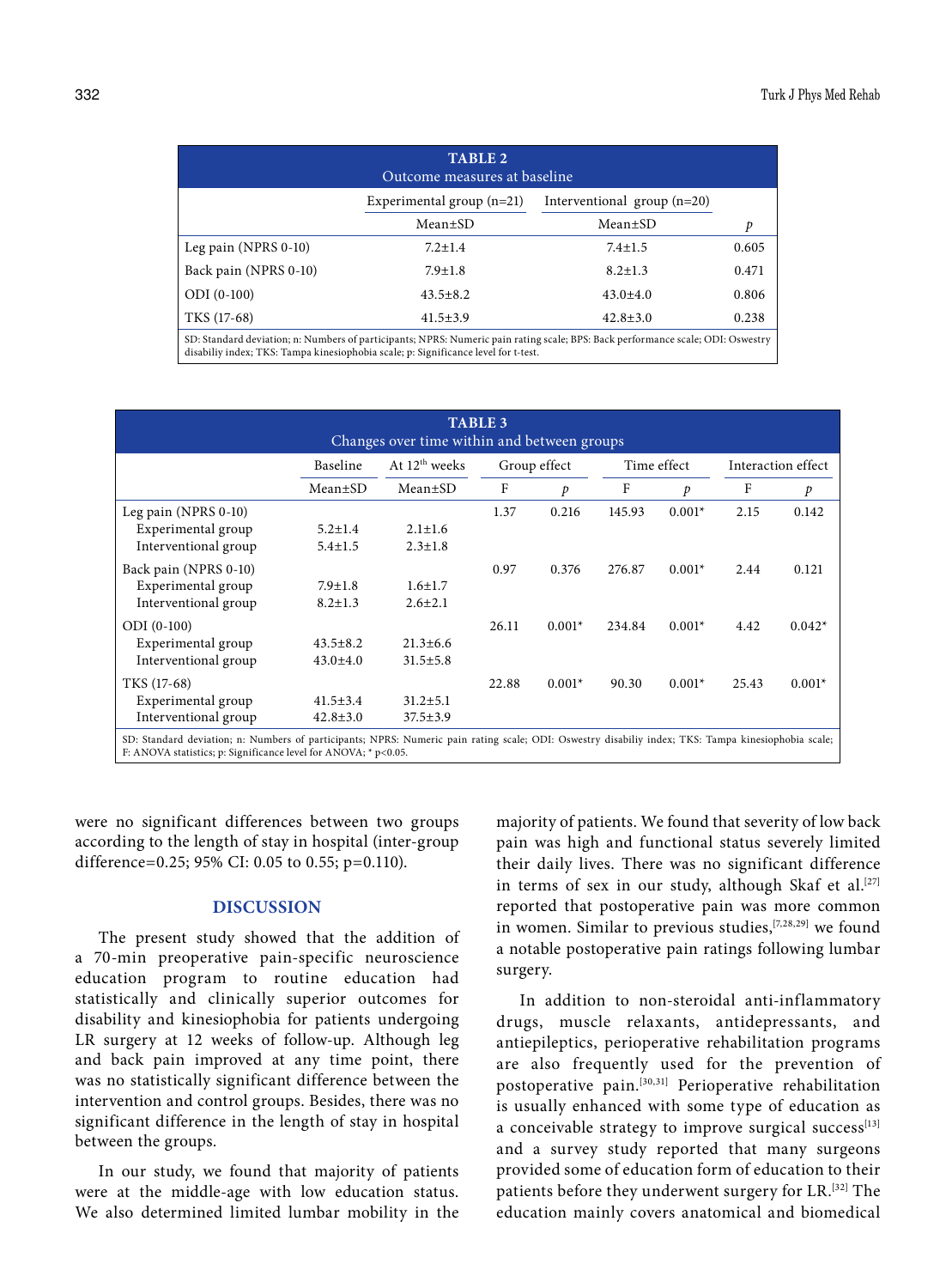topics in the previous preoperative education studies and such educational form seems to be ineffective, when patients are still experiencing pain and disability.<sup>[14,33]</sup> Besides, Louw et al.<sup>[34]</sup> reported that patients undergoing surgery desired to improve knowledge about their pain and the impact of surgery in addition to information about the pathology, surgical procedure, and associated risks. Therefore, the education form in the current study, namely PNE, mainly focused on the pain neurophysiology and influence of cognitive-behavioral factors on their recovery following LR surgery.

Several studies have demonstrated that PNE is effective method for pain relief, improving functions, changing pain beliefs and attitudes, decreasing kinesiophobia, and reducing healthcare expenditure in patients with several chronic pain disorders.<sup>[35-37]</sup> It has been advocated that the action mechanism for PNE is related to function of brain-orchestrated nociceptive inhibition.[38] By understanding of pain well, the threat of pain would decrease, leading to more effective pain coping strategies.[39] The dysfunction of nociceptive inhibition is also one of the cardinal features of postoperative consistent pain.[40] It also explains why patients are still in pain after tissue healing process following surgery. At this stage, PNE can help to restore brain-orchestrated nociceptive inhibition and reduce postoperative pain and dysfunction.[15]

Our results demonstrated that the addition of a 70-min PNE session to routine education resulted in superior outcomes in postoperative disability and kinesiophobia for patients undergoing LR, although there was no significant result regarding the length of stay in hospital and pain severity. In the literature, there are insufficient robust studies to explore the effectiveness preoperative PNE following lumbar surgery. Similar to our results, a case series study showed that the short-term effects of preoperative PNE were promising regarding back performance, pain catastrophizing, and beliefs about pain following lumbar surgery.[15] However, a recent multi-center, randomized-controlled study demonstrated that the addition of a 30-min PNE session to routine education was not superior to routine education alone regarding pain severity and disability for patients undergoing LR surgery.<sup>[19]</sup> Although they found that PNE group was superior to routine education group at one-month follow-up, the difference was not significant at any time point. The differences in findings can be explained by timing of education. Louw et al.<sup>[19]</sup> provided a 30-min verbal education form prior to surgery, whereas our

study provided the education in a 70-min verbal form. We believe that 30-min session is not enough to re-conceptualize of pain. Moreover, Louw et al.<sup>[19]</sup> conducted a multi-center study and the differences between the practitioners and methods they used may have influenced the outcomes.

The present study has certain limitations. First, the results cover only 12-week follow-up. Future studies should examine the long-term effectiveness such as one-year or two-year follow up periods. Second, we were unable to examine the difference between two groups regarding healthcare expenditure, as we did not follow patients in the long-term. Future studies should investigate the long-term effectiveness and clarify any potential economic advantage of the addition of PNE to routine education for patients undergoing lumbar surgery in Turkey. Third, we were unable to evaluate whether the participants understood well the information about pain. It would have been reasonable to assess whether PNE increased pain knowledge using a questionnaire such as Neurophysiology of Pain Questionnaire.

In conclusion, the addition of PNE to routine education following LR surgery improved disability and kinesiophobia, although there were no additional benefits regarding pain severity and length of stay in hospital in the short-term. Future studies should investigate the long-term effects and cost-efficacy of this educational method following LR surgery.

#### **Declaration of conflicting interests**

The authors declared no conflicts of interest with respect to the authorship and/or publication of this article.

#### **Funding**

The authors received no financial support for the research and/or authorship of this article.

## **REFERENCES**

- 1. Jacobs WC, van Tulder M, Arts M, Rubinstein SM, van Middelkoop M, Ostelo R, et al. Surgery versus conservative management of sciatica due to a lumbar herniated disc: a systematic review. Eur Spine J 2011;20:513-22.
- 2. Manchikanti L, Singh V, Falco FJ, Cash KA, Pampati V. Evaluation of lumbar facet joint nerve blocks in managing chronic low back pain: a randomized, double-blind, controlled trial with a 2-year follow-up. Int J Med Sci 2010;7:124-35.
- 3. Ostelo RW, de Vet HC, Waddell G, Kerckhoffs MR, Leffers P, van Tulder M. Rehabilitation following first-time lumbar disc surgery: a systematic review within the framework of the cochrane collaboration. Spine (Phila Pa 1976) 2003;28:209-18.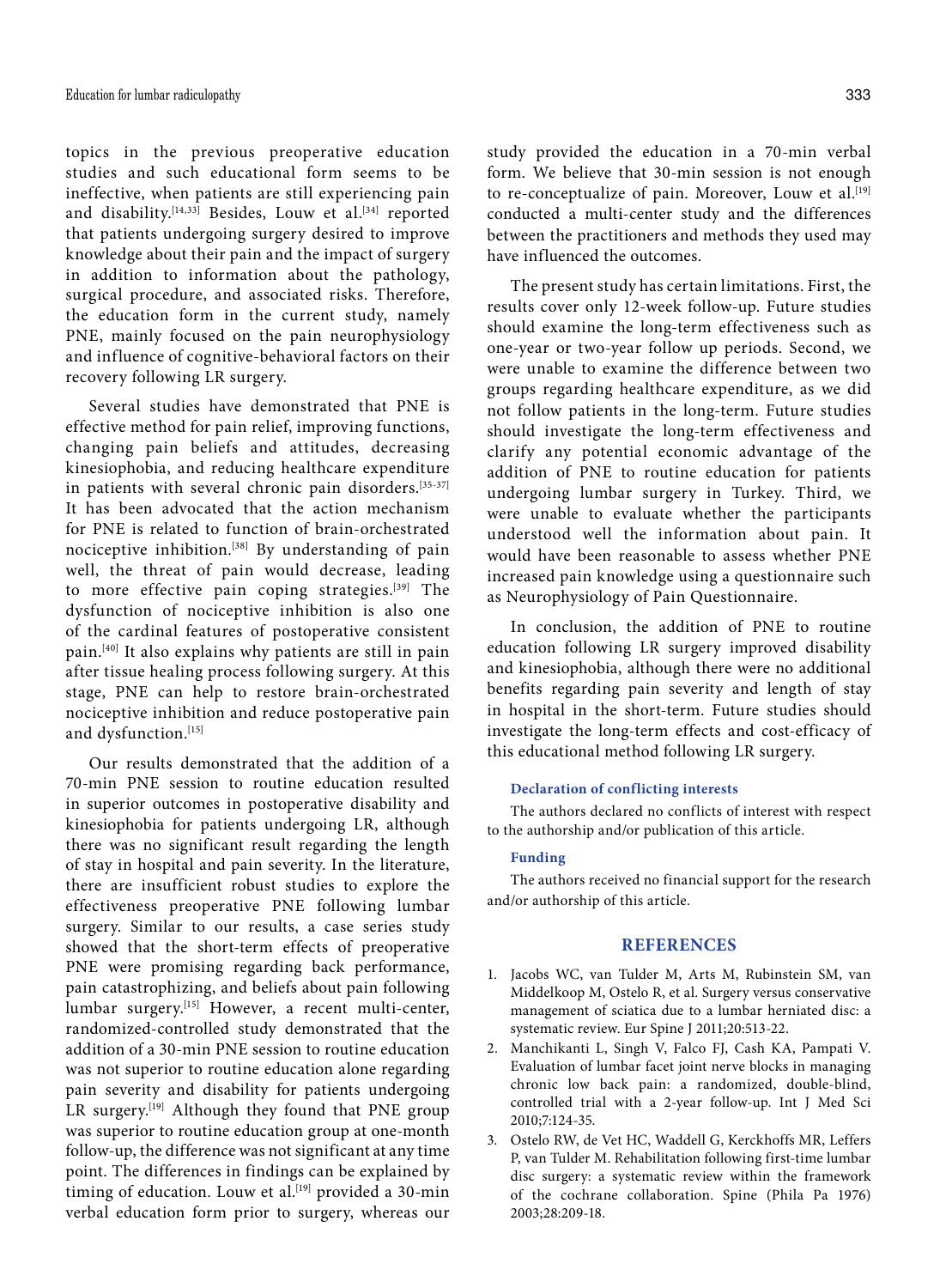- 4. Findlay GF, Hall BI, Musa BS, Oliveira MD, Fear SC. A 10-year follow-up of the outcome of lumbar microdiscectomy. Spine (Phila Pa 1976) 1998;23:1168-71.
- 5. Keskimäki I, Seitsalo S, Osterman H, Rissanen P. Reoperations after lumbar disc surgery: a population-based study of regional and interspecialty variations. Spine (Phila Pa 1976) 2000;25:1500-8.
- 6. Loupasis GA, Stamos K, Katonis PG, Sapkas G, Korres DS, Hartofilakidis G. Seven- to 20-year outcome of lumbar discectomy. Spine (Phila Pa 1976) 1999;24:2313-7.
- 7. Yorimitsu E, Chiba K, Toyama Y, Hirabayashi K. Longterm outcomes of standard discectomy for lumbar disc herniation: a follow-up study of more than 10 years. Spine (Phila Pa 1976) 2001;26:652-7.
- 8. Danielsen JM, Johnsen R, Kibsgaard SK, Hellevik E. Early aggressive exercise for postoperative rehabilitation after discectomy. Spine (Phila Pa 1976) 2000;25:1015-20.
- 9. Dolan P, Greenfield K, Nelson RJ, Nelson IW. Can exercise therapy improve the outcome of microdiscectomy? Spine (Phila Pa 1976) 2000;25:1523-32.
- 10. McGregor AH, Dicken B, Jamrozik K. National audit of post-operative management in spinal surgery. BMC Musculoskelet Disord 2006;7:47.
- 11. Ostelo RW, Costa LO, Maher CG, de Vet HC, van Tulder MW. Rehabilitation after lumbar disc surgery: an update Cochrane review. Spine (Phila Pa 1976) 2009;34:1839-48.
- 12. Beaupre LA, Lier D, Davies DM, Johnston DB. The effect of a preoperative exercise and education program on functional recovery, health related quality of life, and health service utilization following primary total knee arthroplasty. J Rheumatol 2004;31:1166-73.
- 13. Oshodi TO. The impact of preoperative education on postoperative pain. Part 2. Br J Nurs 2007;16:790-7.
- 14. Johansson K, Nuutila L, Virtanen H, Katajisto J, Salanterä S. Preoperative education for orthopaedic patients: systematic review. J Adv Nurs 2005;50:212-23.
- 15. Goudman L, Huysmans E, Ickmans K, Nijs J, Moens M, Putman K, et al. A Modern Pain Neuroscience Approach in Patients Undergoing Surgery for Lumbar Radiculopathy: A Clinical Perspective. Phys Ther 2019;99:933-45.
- 16. Wijma AJ, van Wilgen CP, Meeus M, Nijs J. Clinical biopsychosocial physiotherapy assessment of patients with chronic pain: The first step in pain neuroscience education. Physiother Theory Pract 2016;32:5:368-84.
- 17. Louw A, Diener I, Puentedura EJ. The short term effects of preoperative neuroscience education for lumbar radiculopathy: A case series. Int J Spine Surg 2015;9:11.
- 18. Louw A, Diener I, Landers MR, Zimney K, Puentedura EJ. Three-year follow-up of a randomized controlled trial comparing preoperative neuroscience education for patients undergoing surgery for lumbar radiculopathy. J Spine Surg 2016;2:289-98.
- 19. Louw A, Diener I, Landers MR, Puentedura EJ. Preoperative pain neuroscience education for lumbar radiculopathy: a multicenter randomized controlled trial with 1-year follow-up. Spine (Phila Pa 1976) 2014;39:1449-57.
- 20. Childs JD, Piva SR, Fritz JM. Responsiveness of the numeric pain rating scale in patients with low back pain. Spine (Phila Pa 1976) 2005;30:1331-4.
- 21. Jensen MP, Turner JA, Romano JM, Fisher LD. Comparative reliability and validity of chronic pain intensity measures. Pain 1999;83:157-62.
- 22. Fairbank JC, Couper J, Davies JB, O'Brien JP. The Oswestry low back pain disability questionnaire. Physiotherapy 1980;66:271-3.
- 23. Yakut E, Düger T, Oksüz C, Yörükan S, Ureten K, Turan D, et al. Validation of the Turkish version of the Oswestry Disability Index for patients with low back pain. Spine (Phila Pa 1976) 2004;29:581-5.
- 24. Tunca Yılmaz Ö, Yakut Y, Uygur F, Uluğ N. Tampa Kinezyofobi Ölçeği'nin Türkçe versiyonu ve test-tekrar test güvenirliği. Fizyoter Rehabil 2011;22:44-9.
- 25. Portney L, Watkins M. Reliability of measurements. Foundations of clinical research: applications to practice. 3rd ed. New Jersey: Pearson Education Inc; 2009.
- 26. Cohen J. Statistical power analysis for the behavioral sciences. 2nd ed. New York: Routledge; 2013.
- 27. Skaf G, Bouclaous C, Alaraj A, Chamoun R. Clinical outcome of surgical treatment of failed back surgery syndrome. Surg Neurol 2005;64:483-8.
- 28. Nijs J, Meeus M, Cagnie B, Roussel NA, Dolphens M, Van Oosterwijck J, et al. A modern neuroscience approach to chronic spinal pain: combining pain neuroscience education with cognition-targeted motor control training. Phys Ther 2014;94:730-8.
- 29. Moseley GL, Nicholas MK, Hodges PW. A randomized controlled trial of intensive neurophysiology education in chronic low back pain. Clin J Pain 2004;20:324-30.
- 30. Ruan X, Tadia R, Couch JP, Ruan J, Chiravuri S. Severe peripheral edema during an outpatient continuous epidural morphine infusion trial in a patient with failed back surgery syndrome. Pain Physician 2008;11:363-7.
- 31. Louw A, Diener I, Butler DS, Puentedura EJ. Preoperative education addressing postoperative pain in total joint arthroplasty: review of content and educational delivery methods. Physiother Theory Pract 2013;29:175-94.
- 32. McDonald S, Page MJ, Beringer K, Wasiak J, Sprowson A. Preoperative education for hip or knee replacement. Cochrane Database Syst Rev 2014;2014:CD003526.
- 33. Kastanias P, Denny K, Robinson S, Sabo K, Snaith K. What do adult surgical patients really want to know about pain and pain management? Pain Manag Nurs 2009;10:22-31.
- 34. van Ittersum MW, van Wilgen CP, van der Schans CP, Lambrecht L, Groothoff JW, Nijs J. Written pain neuroscience education in fibromyalgia: a multicenter randomized controlled trial. Pain Pract 2014;14:689-700.
- 35. Van Oosterwijck J, Nijs J, Meeus M, Truijen S, Craps J, Van den Keybus N, et al. Pain neurophysiology education improves cognitions, pain thresholds, and movement performance in people with chronic whiplash: a pilot study. J Rehabil Res Dev 2011;48:43-58.
- 36. Van Oosterwijck J, Meeus M, Paul L, De Schryver M, Pascal A, Lambrecht L, et al. Pain physiology education improves health status and endogenous pain inhibition in fibromyalgia: a double-blind randomized controlled trial. Clin J Pain 2013;29:873-82.